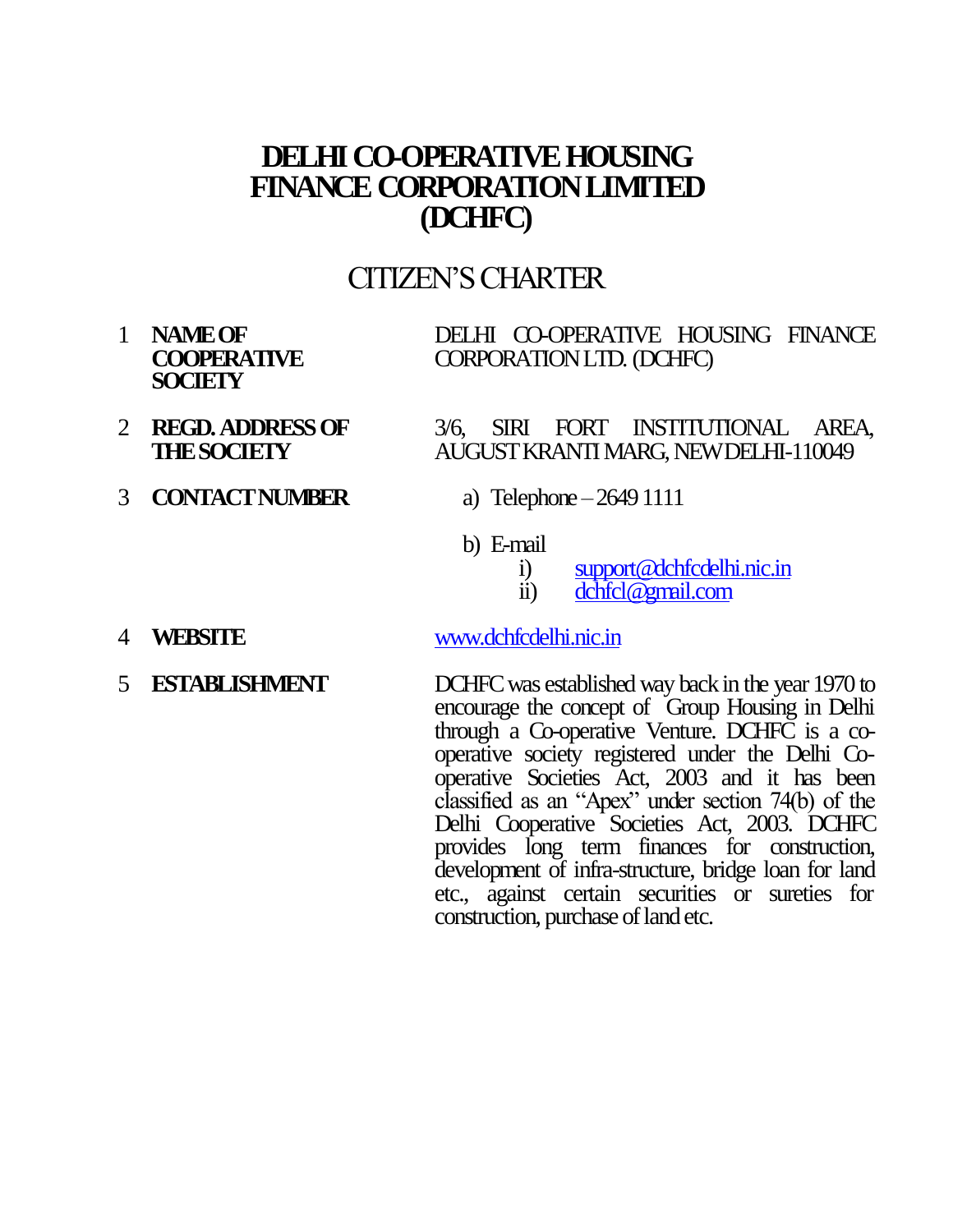6 **OBJECTIVE** To grant loans or advances to the member cooperative housing societies and nominal / associate member on such terms and conditions and on the security of immovable property and or such other as

7 **WORKING / VISITING HOURS**

## may be considered necessary. Six days a week (2nd  $\&$  4<sup>th</sup> Saturday off) from 10.00 a.m. to 5.00 p.m. without prior appointment.

8 **BOARD OF DIRECTORS** The affairs of the DCHFC are managed by a Board of Directors having strength of 11 Directors nominated by the Delhi Government.

9 **HOME LOAN SCHEMES** DCHFC provides long term finance for :-

- i) To acquire flat in the group housing society.
- ii) Allottee of DDA's flats.
- iii) Extension of existing house
- iv) Swapping of loan of other financing institutions.
- v) For purchase of freehold property with a clear mortgabable title in respect of DDA Flat, group housing society flat or built up residential property.
- vi) Repair / renovation of the existing house
- vii) Installation of Solar Power System and Rain Water Harvesting System in the society's Complex.
- 10 **EXTENT OF LOAN** a) Normal housing loan upto Rs.500.00 lacs
	- b) Home improvement loan upto Rs.15.00lacs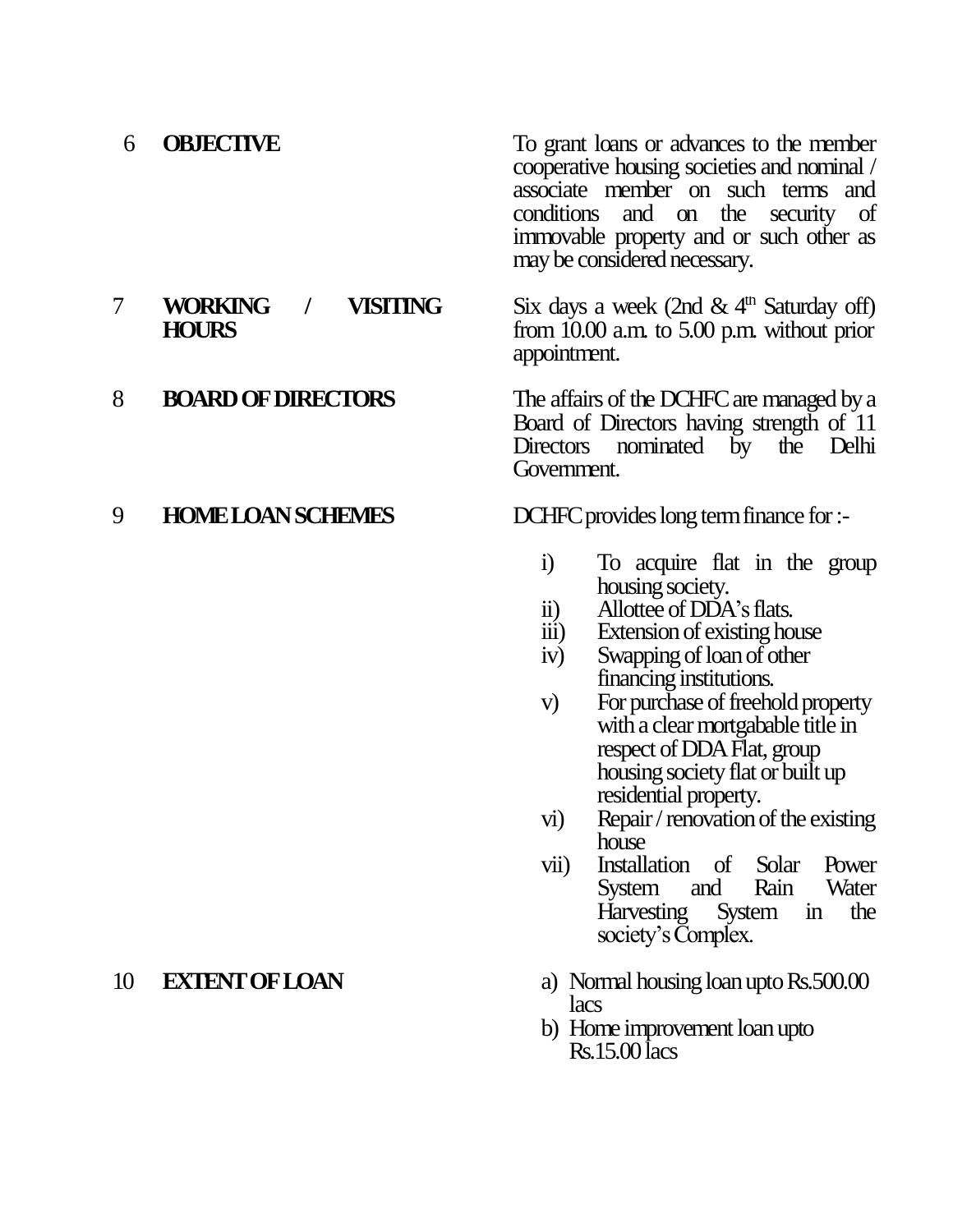### 11 **SALIENT FEATURES OF DCHFC LOAN SCHEMES**

- 1. Loan upto 65 times of gross monthly income or 90% of total cost subject to repayment capacity and net carry home income.
- 2. No processing fee, administrative charges, commitment charges or upfront fee are levied. \*\*
- 3. Option of introducing co-borrower for raising the loan limit
- 4. No pre-payment / pre-closure charges

\*\* Conditions apply

### 12 **PRESENT RATE OF INTEREST ON HOME LOAN**

**10 GOVT. EMPLOYEES / EMPLOYEES FROM GOVT. UNDERTAKING AND PHYSICALLY HANDICAPPED AND NATIONAL LEVEL CO-OPERATIVE INSTITUTIONS AT CONCESSIONAL RATE OF INTEREST.**

Type of loan Tenure Rate of intt.

| Type of<br>loan | Tenure     | Rate of<br>intt.<br><b>PA</b> | Type of loan    | Tenure       | Rate of in<br>(PA) |
|-----------------|------------|-------------------------------|-----------------|--------------|--------------------|
| Fixed           | 1-20 years | 9.00%                         | Fixed           | $1-20$ years | 8.50%              |
| <b>Hoating</b>  | 1-20 years | 6.75%                         | <b>Floating</b> | $1-20$ years | 6.50%              |

| 14 | <b>LOAN</b>  | <b>APPLICATION</b> |  |
|----|--------------|--------------------|--|
|    | <b>FORMS</b> |                    |  |

Loan Application forms can be obtained from the office of the DCHFC free of cost or can be downloaded from the website of DCHFC

15 **PROCESS OF SANCTION** After receipt of loan application, the documents are examined and if found in order, the case is submitted before the Competent Authority for approval. Thereafter sanction letter is issued within 1- 2 days.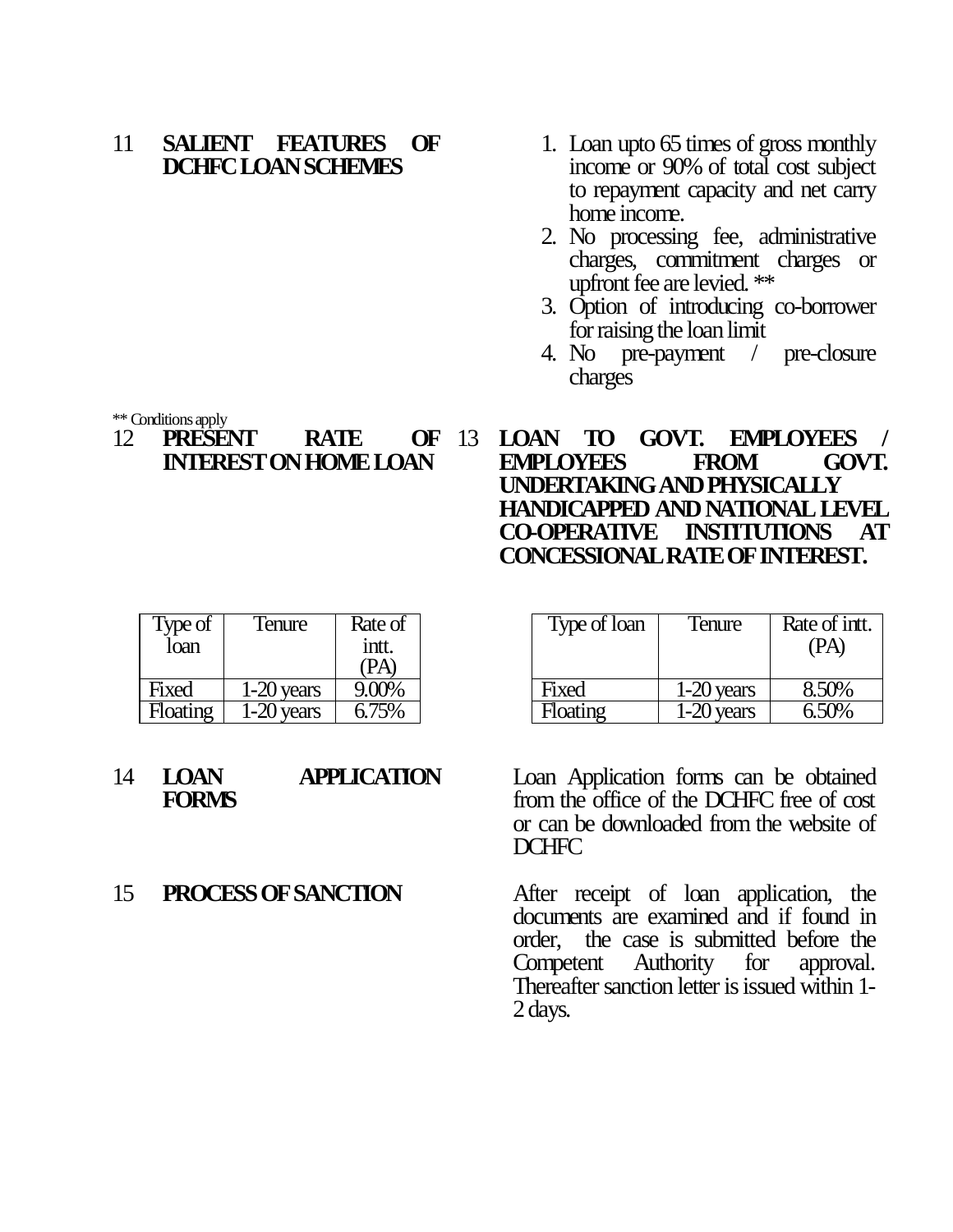16 **DISBURSEMENT** After sanction of loan, DCHFC"s office is visited by the applicant, co-applicant and surety for signing the loan documents. Thereafter the loan is disbursed in single installment or muliple installment (on prorata basis) as the case may be. In case of a co-operative group housing society, loan is sanctioned in favour of individuals by executing Tripartite Agreement amongst Borrower, Society and DCHFC.

> Thereafter, the loan is disbursed to the society and the recovery is made from the individual. In case of DDA"s registrants, payment is made through Bank Draft directly to the DDA. In case of plot holders for construction / renovation of residential property, payment is made directly to the individual. In case of purchase of Freehold property, the payment is made to seller after execution of necessary legal documents.

17 **RECOVERY** The term of individual loan is upto 20 years and the same repayable in equated monthly installments (EMI) comprising the interest and principal. Interest is calculated on monthly reducing balance basis. In case of persistent default towards repayment of loan legal action is initiated as per the provisions of the Delhi Cooperative Societies Act, 2003

18 **DIVIDEND** Dividend is being paid regularly by DCHFC every year.

> All the operations of the DCHFC are computerised. Web-site can be visited at www.dchfcdelhi.nic.in . All the loanee members can check on-line their account position for which a unique "User Name" and password has been issued to them. This

### 19 **COMPUTERISED OPERATIONS AND WEBSITE**